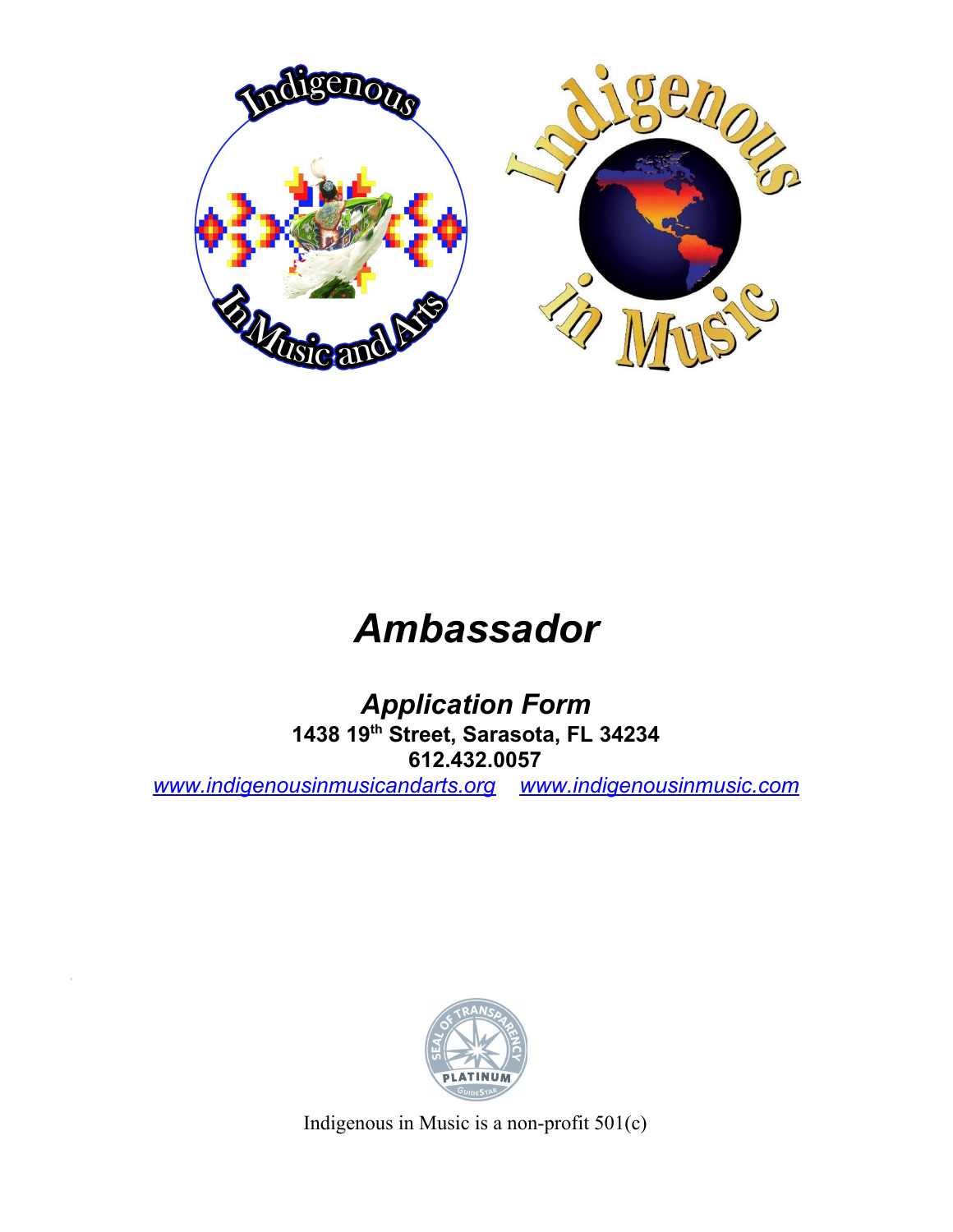Thank you for your interest in serving as an Ambassador of the Indigenous in Music and Arts. Serving as our Ambassador is a rewarding experience and an opportunity for professional growth. Completing this form will help you understand the skills and resource commitments of this Ambassador position.

We are looking for our Ambassador members to represent and talk about our non-profit in a positive way, preferably in front of lots of potential new clients who can support our brand. A brand ambassador is someone who embodies the brand he or she is endorsing.

You may find it helpful to read through the entire application and role description before you begin filling it out. Please return the completed application to Larry Knudsen, larry@indigenousinmusic.com.

This application will be kept confidential and on file at the Indigenous in Music and Arts office.

**NONPROFIT PURPOSE:** Indigenous in Music and Arts Inc is organized and operated exclusively for charitable and educational purposes in accordance with Section 501c(3) of the Internal Revenue Code. More specifically, Indigenous in Music and Arts is dedicated to celebrating the Indigenous cultural arts and working to develop the educational improvement, economic opportunity and social advancement of indigenous communities and individuals who share these values.

**SPECIFIC PURPOSE:** Indigenous in Music and Arts provides music and cultural entertainment that reflect or represent indigenous identity worldwide. The organization also fosters opportunities for individuals or groups who want to celebrate the rich history and culture of indigenous people and develop themselves, especially within music or arts. These opportunities include scholarships, collaborative projects and other educational programs to develop.

**MISSION**: To develop and promote, indigenous artists and musical entertainers, while also providing entertainment to the general public.

**ABOUT OUR RADIO PROGRAM:** "Indigenous in Music with Larry K" has been broadcasting to the general public since 2010. Our listeners rely on our show to deliver their weekly dose of Indigenous music and interviews. As host, producer and creator Larry values the diversity of cultural expression and traditions which foster the preservation and advancement of diverse musical and artistic entertainment creating a sense of welcoming and belonging, while also enhancing the life and contributions of indigenous people around the world.

Every week host Larry. K brings you two (2) hours of Indigenous sounds, interviews and a mix of new music from our Indigenous musicians from around the Western Hemisphere, a variety of rock, pop, country rock, flute, house and electronica. Our show is recorded at the Two Buffalo Studios in Sarasota, FL and is heard around the USA and Canada. The "Indigenous in Music with Larry K" radio show was developed by Larry Knudsen to support indigenous musicians. After we did our research, we discovered that our indigenous musicians and artists were not getting the exposure needed to get into the mainstream music and entertainment.

#### **PROGRAMS**

#### ● **Indigenous in Music with Larry K**

new original music, weekly interviews heard twice daily Native Voice Once (NV1.org) and on 50 stations in the USA, visit us on our musicpage to hear our past show, and learn how your can support us.

● **On-line Virtual Gallery** showcasing traditional and contemporary indigenous art, we have artwork available for retail.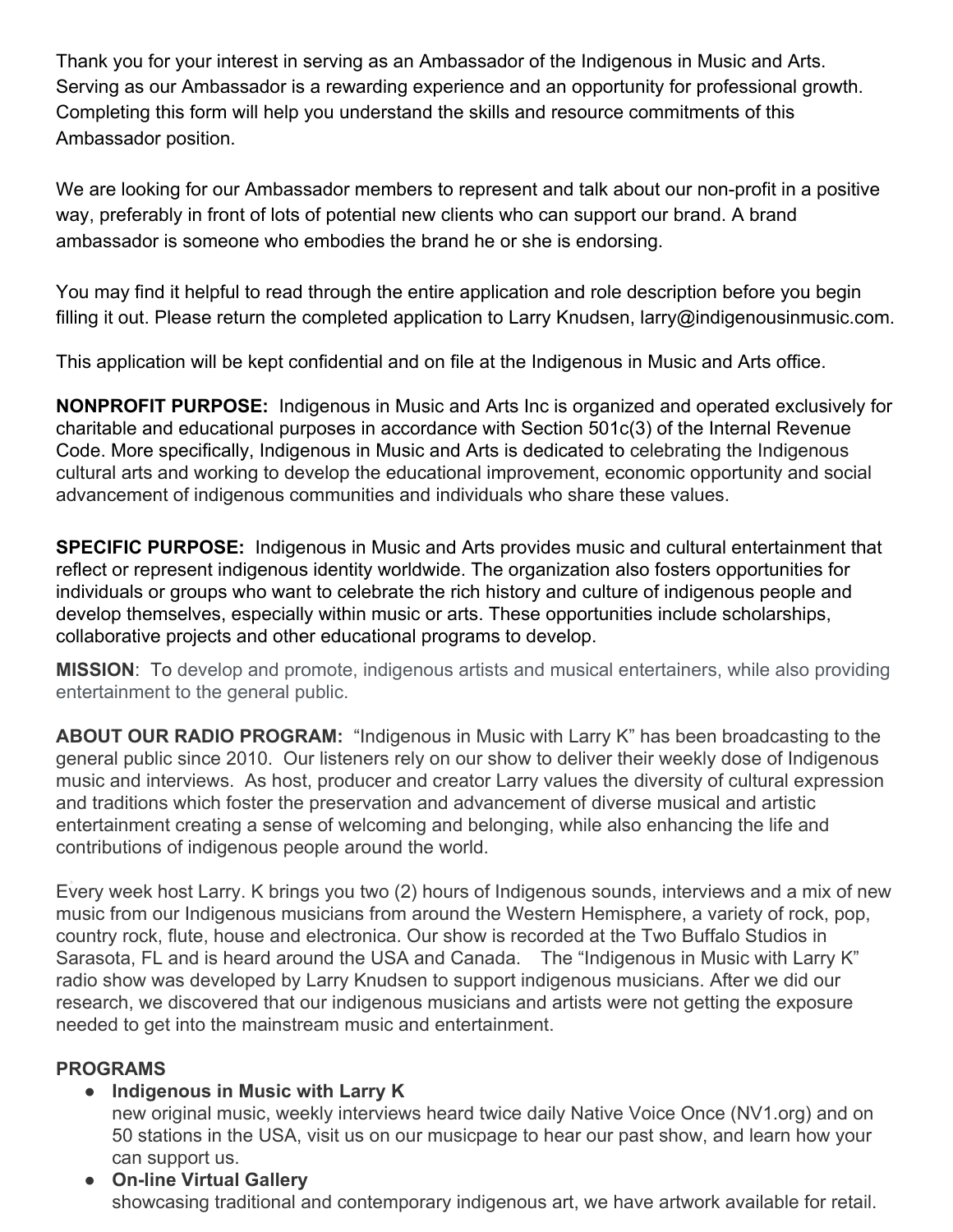- **Indigenous in Music Live Concert Series** two concerts in 2020 in Sarasota, Florida featuring American Indian/Aboriginal/Mexican bands.
- **● Sarasota Locals Reunion Social 1st Annual** featuring "Great Music, Great Food and a Great Time" at a TBD location.
- **● Bradenton Locals Reunion Social 1st Annual** featuring "Great Music, Great Food and a Great Time" at a TBD location.

#### **PRODUCTS**

- **Radio, website and event sponsorships available** a variety of options to choose from, visit our website for sponsorship details
- **Indigenous in Music Shirt Shack** our Shirt Shack is sponsored by our featured Artist who support our mission
- **Say Magazine** featuring our musical guests and Indigenous artists six issues a year at SAYMAG.com
- **● Memberships** a variety of levels to choose from
- **● Donations** a variety of options, donate by Paypal, check, you can even donate a car from any state
- **● Volunteer**

A variety of opportunities available, contact Larry for currently openings

### **OUR TOP GOAL 2021**

To raise money for a new brick and mortar building, home to our Two Buffalo Studios, radio program and offices.

# **AMBASSADOR RESPONSIBILITIES**

# **(No duties, no voting privileges, nor obligations for attendance at regular board meetings)**

As an Ambassador member, I pledge to help carry out the mission of the organization. Raise awareness, spreading the word to my colleagues, friends and family about our programs Sharing promotional materials via email, social media etc.

Building our membership base, sharing level information

Participate in raising money during our capital campaign drive

Finding, referring philanthropists who support our mission

Finding, referring artists and musicians who would like to use our platform to increase sales and exposure

I understand that Ambassador service will involve a commitment of my personal time, talent and energy. I agree to join as an Ambassador member, an annual amount of \$100.00 (minimum) or more.

I agree to keep any sensitive information shared or in conversations with staff or other board members confidential.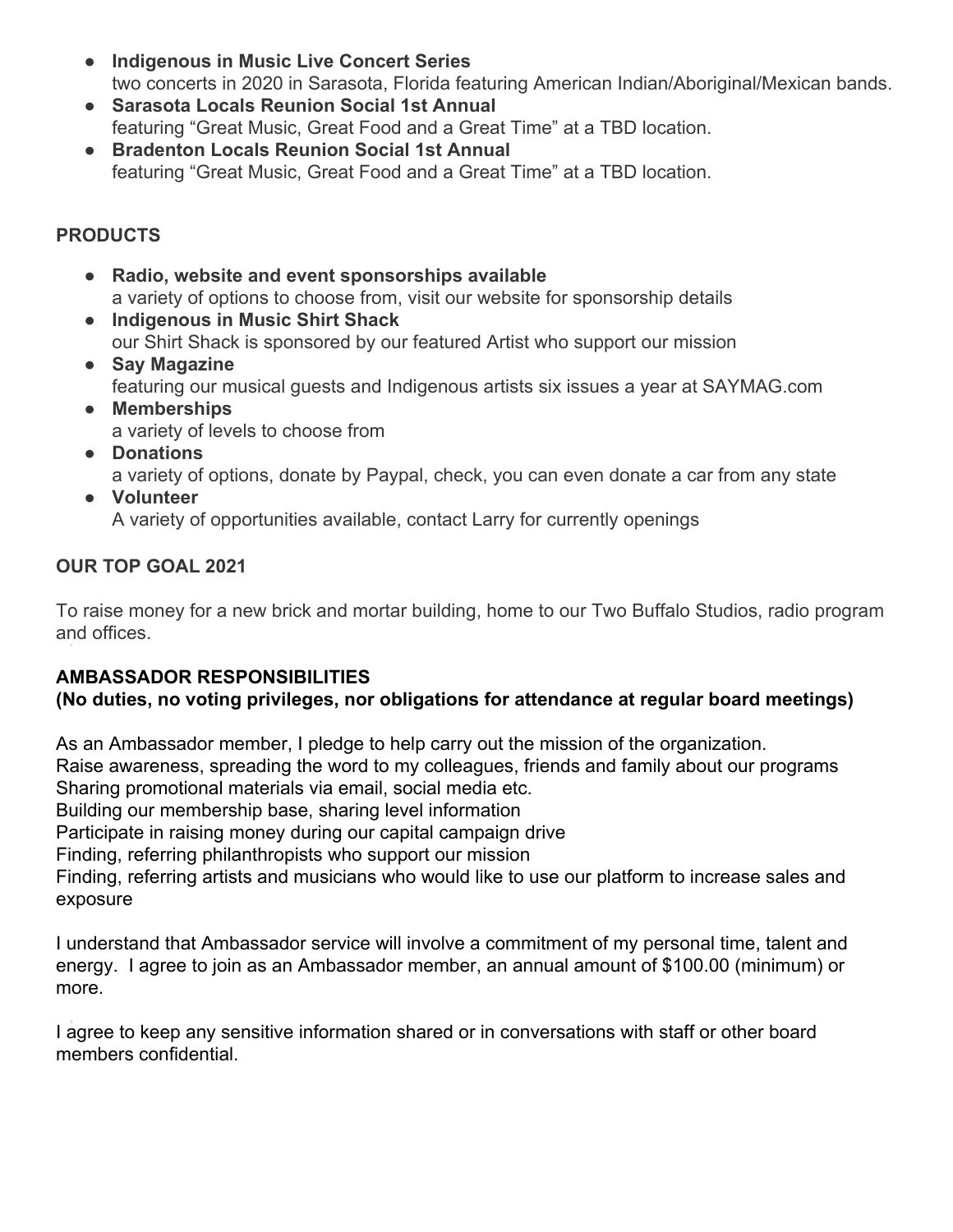#### **SUBMISSION REQUIREMENTS**

(let us know if you want any of this to be shown on our website)

- Tribal Nation affiliation, city, town, country
- Biography
- High-resolution photo of you
- Logos
- Contact info**CANDIDATE INFORMATION**

| Are you a enrolled tribal member: __________                                                                               |  |
|----------------------------------------------------------------------------------------------------------------------------|--|
|                                                                                                                            |  |
| What do you believe are the biggest obstacles Indigenous people face today getting their artistic<br>abilities recognized? |  |

These responsibilities I accept in good faith as an Ambassador member of the Indigenous in Music and Arts.

 $\overline{\phantom{a}}$  , and the contract of the contract of the contract of the contract of the contract of the contract of the contract of the contract of the contract of the contract of the contract of the contract of the contrac

Ambassador Member Signature **Date** Date

 $\bar{z}$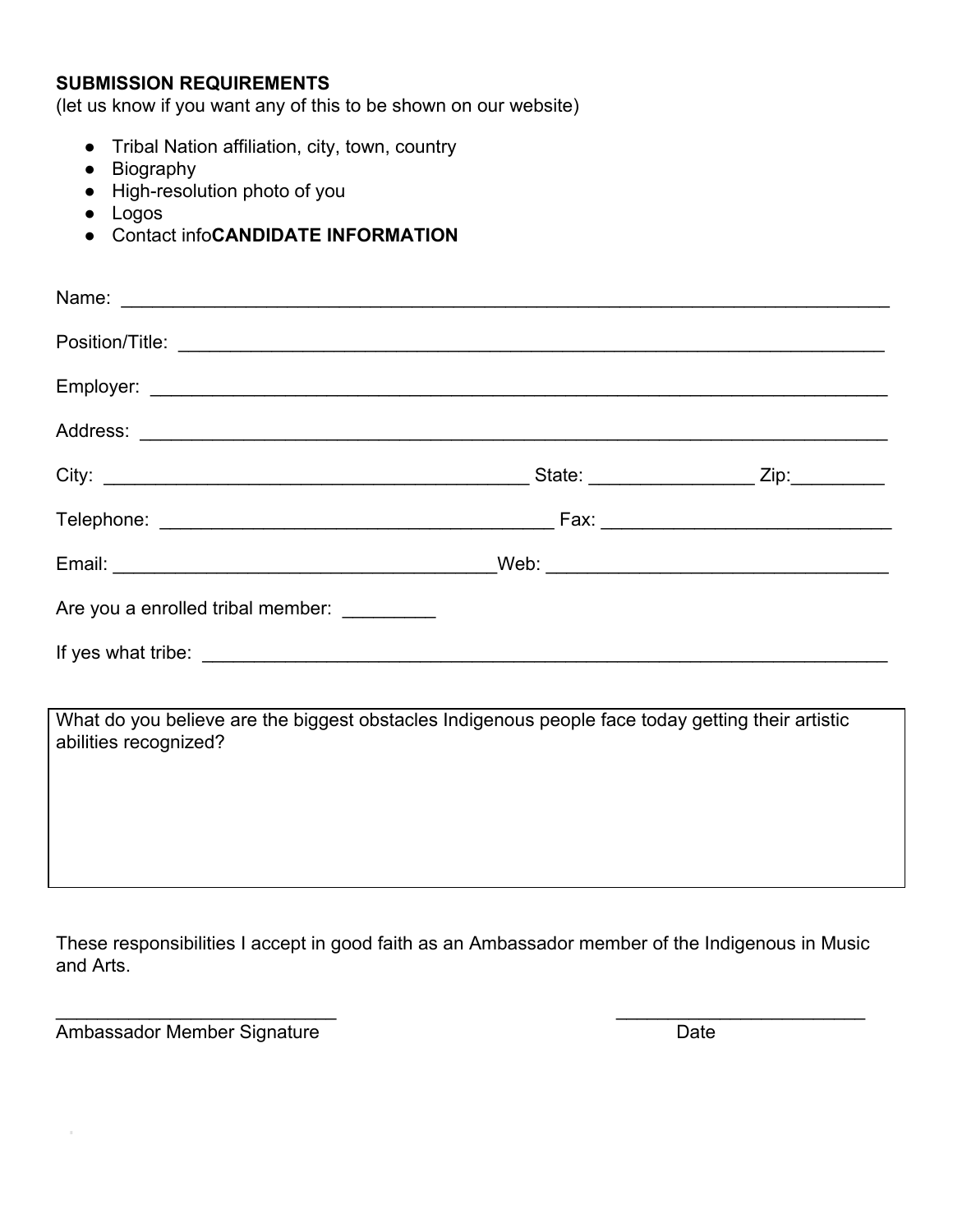Become our Ambassador, Join us, we're building our Army of Indigenous Artists, Musicians and Members who Support Us! Visit us at [www.IndigenousinMusicandArts.org](http://www.indigenousinmusicandarts.org/) [www.IndigenousinMusic.com](http://www.indigenousinmusic.com/)



# Support our Programs and know our Brand!

**1438 19 th Street, Sarasota, FL 34234 612.432.0057** *[www.indigenousinmusicandarts.org](http://www.indigenousinmusicandarts.org/)*



Indigenous in Music is a non-profit 501(c)